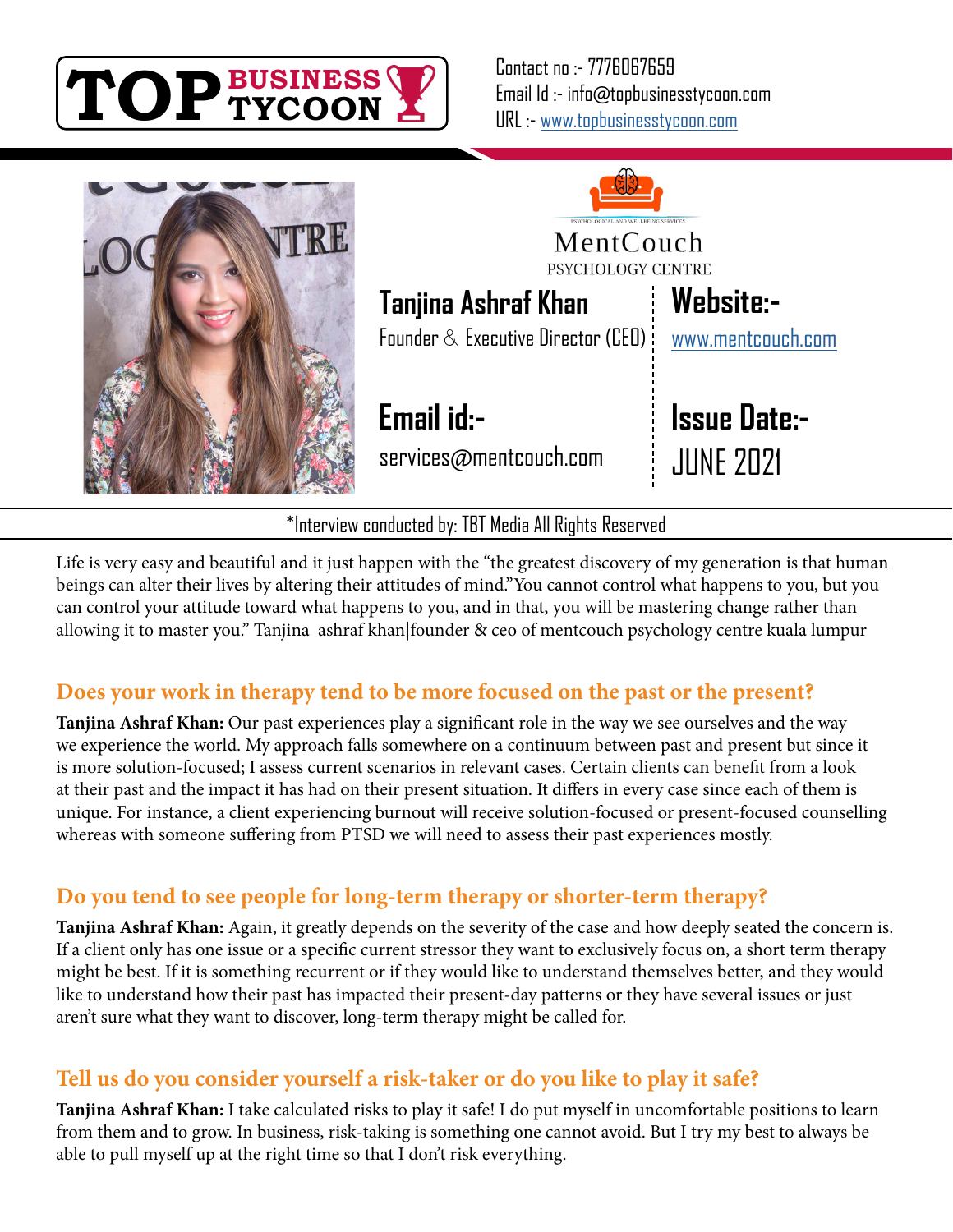# **MentCouch**

# **What is your approach to therapy?**

**Tanjina Ashraf Khan:** My experience over the years taught me that human beings are complex, unique on their own and have varied needs. And so, every individual requires a different approach, no such thing as a one-sizefits-all approach. Hence, I always tailor my approach to my clients. As a mental health professional, I work with the notion that every individual case is unique, given that we all have different backgrounds and life experiences, and so, I believe in using both a person-centred and an integrative psychological approach to therapy. As an integrative therapist, I have a solid foundation in a wide variety of theoretical approaches and have developed my way of working as a result.

# **How do you know if treatment is working, and what do you do when it doesn't work?**

**Tanjina Ashraf Khan:** Therapy is working when the therapeutic relationship is good and you and your client are on the same page comprehension wise. I always remind my clients that therapy varies depending on the personalities of the psychologist and client, and the particular issues the client brings forward. Sometimes, one may find it difficult to open up to a psychologist and it is okay, in such cases, it is best to keep looking until you find the right one. Developing trust in the therapeutic relationship is vital, for the client's masks to come off, for them to be fully comfortable and in order for the therapy to work. Your therapist should be someone who "gets" you, makes you feel profoundly understood, yet also challenges you effectively.

# **What is the biggest risk you've ever taken? Does it prove good or bad?**

**Tanjina Ashraf Khan:** My company mentcouch is the biggest risk I have ever taken amidst a pandemic and with no prior business knowledge. It has turned out to be my biggest success so far.

# **How many years have you been seeing clients? What is the conclusion about most of the cases?**

**Tanjina Ashraf Khan:** I have only been seeing clients for 1.5 years but so far the journey has been a very fruitful one with extremely good reviews. Surely, this is what I was meant to be doing in life.

# **Have you worked with individuals that are experiencing similar concerns?**

**Tanjina Ashraf Khan:** I have worked with various individuals from various parts of the world. While a majority of concerns are similar or aligned with my expertise, I have come across few very challenging and unique cases.

- Year of founding: 2020
- Founding members: tanjina ashraf khan mou
- Office locations: kuala lumpur, malaysia
- Company strength: empathy and affordability
- Website: mentcouch.com